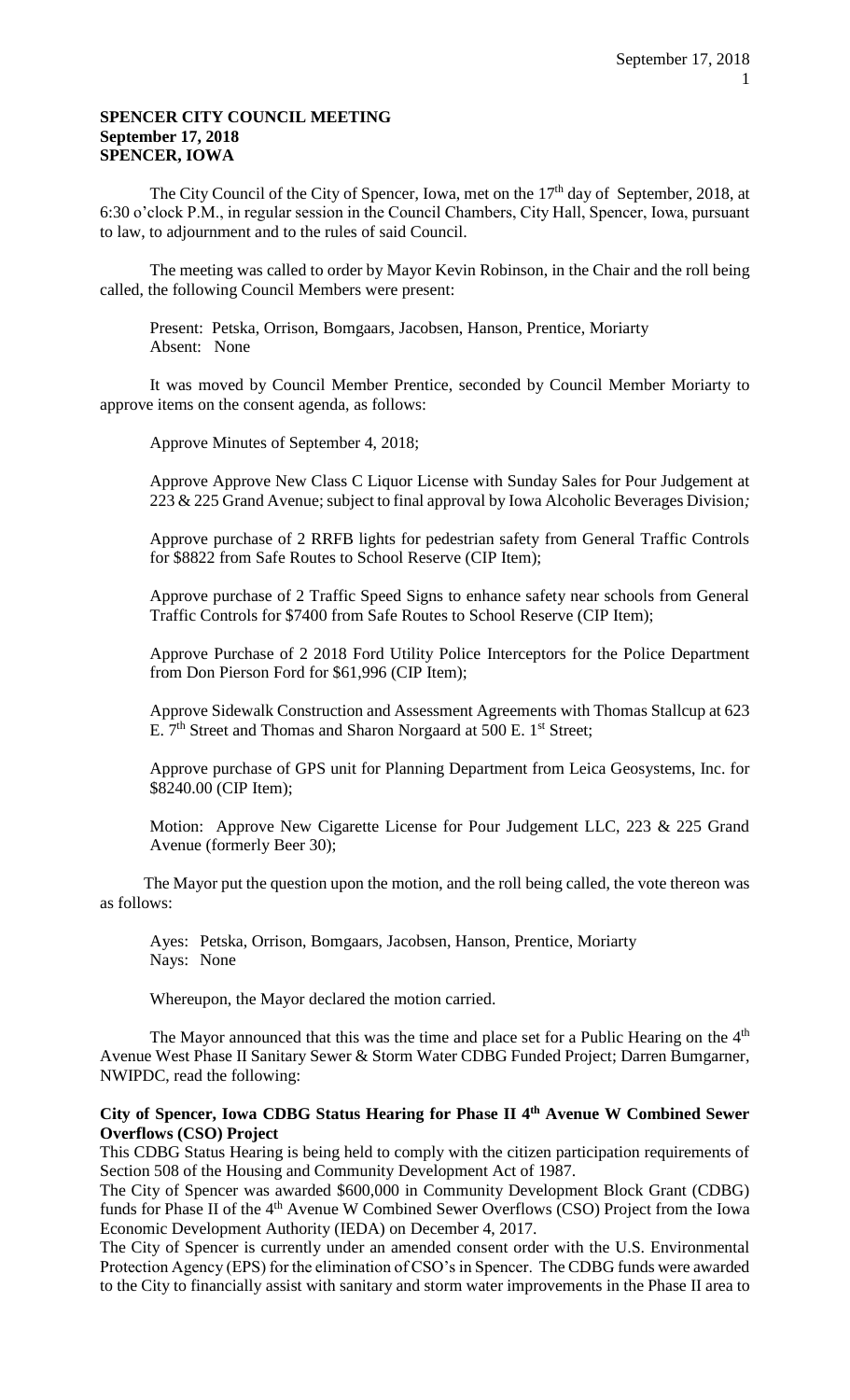eliminate the CSO of these two systems. This project will not only eliminate the CSO's in this area and prevent raw sewage from this area's users to make its way to the surface waters of the Little Sioux River during moderate and heavier rainfall events but will also help prevent the ponding of water in streets and backup of combined sewers onto adjacent properties and into basements.

Phase II is generally located in an area from 4<sup>th</sup> Avenue West from the south side of W 12<sup>th</sup> Street north to West 18<sup>th</sup> Street and east to 3<sup>rd</sup> Avenue West. CDBG associated improvements made in this area include storm water and sanitary sewer infrastructure improvements and removal and replacement of existing street pavements and driveway approaches as needed. The project area also includes the construction of a storm water retention basin and appurtenances on the northeast corner of the Clay County Fairgrounds near the intersection of  $4<sup>th</sup>$  Avenue West and West  $18<sup>th</sup>$ Street.

An environmental review was completed and IEDA released CDBG funds for construction activities on February 9, 2018. The City procured for construction by means of sealed bids and the City received four (4) bids and awarded a construction contract to Hulstein Excavating Inc., Edgerton, Minnesota in the amount of \$2,128,615.10, of which \$1,850,431.25 is for Division I eligible CDBG project expenses and \$278,183.85 is for ineligible CDBG expenses for Division II (SMU water mains) and Alternate No. 1 for West 13<sup>th</sup> Street Water Main improvements. The

Construction commenced on May 16, 2018. As of September 14, 2018, contractors have completed the storm sewer, sanitary sewer, water main and street reconstruction on 4th Avenue West from the beginning of the project near West 12th Street to the south side of West 16th Street. This includes the driveway approach replacement, sidewalk improvements and backfilling of the pavements. The infiltration basin improvements in the northeast corner of the Clay County Fairgrounds have also been completed. The project is just over 60% complete at this time.

Construction will continue through the end of the 2018 construction season and carryover into the 2019 construction season. Construction work is expected to be completed on or before August 15, 2019. Remaining construction activities to be completed for the CDBG eligible portions of the project consists of: Removal and replacement of street pavement, sewer main and storm water infrastructure on West 12<sup>th</sup> Street from 4<sup>th</sup> Avenue West to 3<sup>rd</sup> Avenue West. Replacement of manholes, concrete storm water inlets, storm sewer pipe laterals ranging in size from 10" to 18" and other appurtenances will be constructed on portions of West 14<sup>th</sup> Street, West 15<sup>th</sup> Street and West  $16<sup>th</sup>$  Street from  $3<sup>rd</sup>$  Avenue West to  $4<sup>th</sup>$  Avenue West and along  $3<sup>rd</sup>$  Avenue West from West 12<sup>th</sup> Street to West 13<sup>th</sup> Street for purposes of conveying storm water. Street pavement removal and replacement and sanitary sewer and storm water infrastructure improvements will be constructed from West  $16<sup>th</sup>$  Street to  $18<sup>th</sup>$  Street and the storm water infrastructure will be connected to the newly constructed storm water infiltration basin. Improvements on this project will also include items of work such as removal and replacement of existing street pavements, driveway approaches and sidewalks in the vicinity of remaining storm sewer, street and water main construction. Seeding will be completed on areas as a result of construction activities.

CDBG Claim 4, the most recent CDBG claim and based upon Hulstein Excavating Contractor Payment Estimate No. 4, shows \$340,503 in Federal funds requested and the City contributing \$545,306.50 in local matching funds, for a project total of \$885,809.50 expended on CDBG eligible activities. Of this federal amount, \$7,826.00 is for CDBG administration and \$332,677.00 is for construction activities. The City's primary source of local match is Iowa State Revolving Funds (SRF).

The CDBG contract budget and performance targets with IEDA was amended to include the addition of an infiltration basin to be located on the northeast corner of the Clay County Fairgrounds to provide water quality improvements for a larger portion of the drainage area and routing of the storm water sewer trunk on the west side of 4<sup>th</sup> Avenue West to capture storm water from the infiltration basin instead of making a connection at the intersection of West 18<sup>th</sup> Street. The contract amendment also includes removal and replacement street pavement and replacement of the lateral sewer main and storm water improvements along West 12<sup>th</sup> Street from 4<sup>th</sup> Avenue West to 3<sup>rd</sup> Avenue West. Even with these changes, the overall project budget decreased. A favorable bid environment resulted in the as bid project costs being under the original budget cost estimate. The City was able to add project activities and the overall CDBG eligible project budget decreased from \$2,120,000 submitted with the CDBG budget application and as stated in the CDBG contract to \$1,962,135 as is now stated in the amended CDBG contract budget.

To date no other changes have been made to the project's CDBG contracts budget, performance targets, activity schedules, project scope, location, objectives or beneficiaries.

The Mayor declared the Public Hearing Open.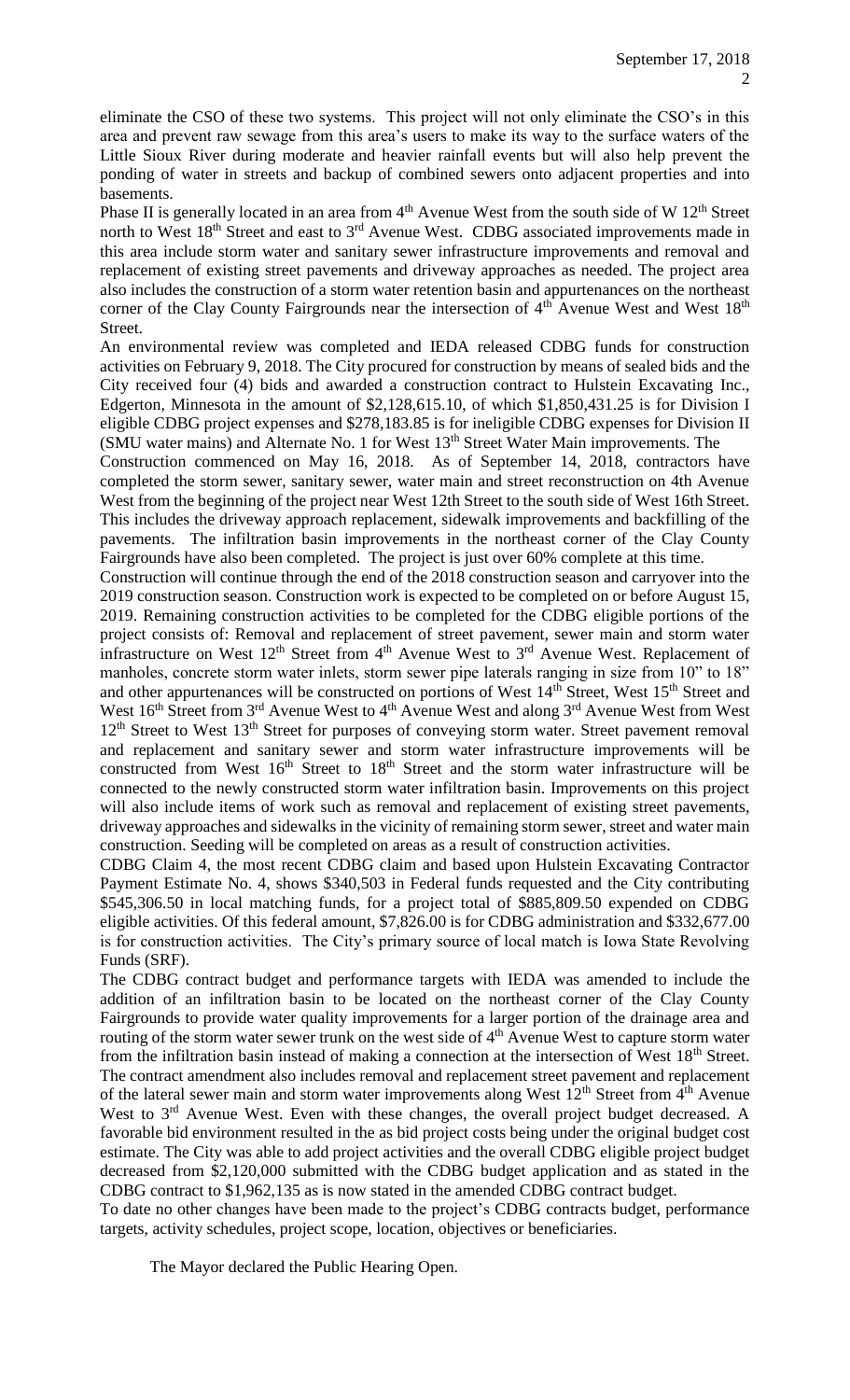Written Comments Against:

None

Oral Comments Against:

None

Written Comments in Favor:

None

## Oral Comments in Favor: None

#### The Mayor declared the Public Hearing Closed.

Council Member Orrison moved that the proposed ordinance entitled "AN ORDINANCE AMENDING TITLE 7, CHAPTER 5 SECTION 7 (A)" be finally passed and adopted as Ordinance No. 833. Council Member Jacobsen seconded the motion. The Mayor put the question on the motion and the roll being called, the vote thereon was as follows:

AYES: Petska, Orrison, Bomgaars, Jacobsen, Hanson, Prentice, Moriarty NAYS: None

Whereupon, the Mayor declared the motion carried and Ordinance No. 833 duly passed and adopted and signed his approval thereto.

#### **ORDINANCE NO. 833 AN ORDINANCE AMENDING TITLE 7, CHAPTER 5 SECTION 7 (A) OF THE SPENCER CITY CODE CONCERNING PROHIBITED PARKING DURING SNOW EVENTS**

Council Member Bomgaars moved that the proposed ordinance entitled "AN ORDINANCE AMENDING TITLE 7, CHAPTER 2, SECTION 7(B) OF THE SPENCER CITY CODE TO BE ALSO KNOWN AS SECTION "X" FOR PURPOSES OF ELECTRONIC FILING" be placed on file for the second time. Council Member Petska seconded the motion. The Mayor put the question on the motion and the roll being called, the vote thereon was as follows:

Ayes : Petska, Orrison, Bomgaars, Jacobsen, Hanson, Prentice, Moriarty Nays : None Absent: None

Whereupon, the Mayor declared the motion carried and said proposed ordinance was placed on file before the Council for the second time.

Council Member Hanson, seconded by Council Member Moriarty moved that the rules requiring certain ordinances to be placed on file at two meetings prior to the meeting at which it is adopted be suspended. Whereupon, the Mayor put the question on the motion and the roll being called, the vote thereon was as follows:

 Ayes: Petska, Orrison, Bomgaars, Jacobsen, Hanson, Prentice, Moriarty Nays: None Absent: None

Whereupon, the Mayor declared the motion carried and said proposed ordinance, at this time, was placed upon its final passage and adoption.

Council Member Petska moved that the proposed ordinance entitled "AN ORDINANCE AMENDING TITLE 7, CHAPTER 2, SECTION 7(B) OF THE SPENCER CITY CODE TO BE ALSO KNOWN AS SECTION "X" FOR PURPOSES OF ELECTRONIC FILING be finally passed and adopted as Ordinance No. 834. Council Member Orrison seconded the motion. The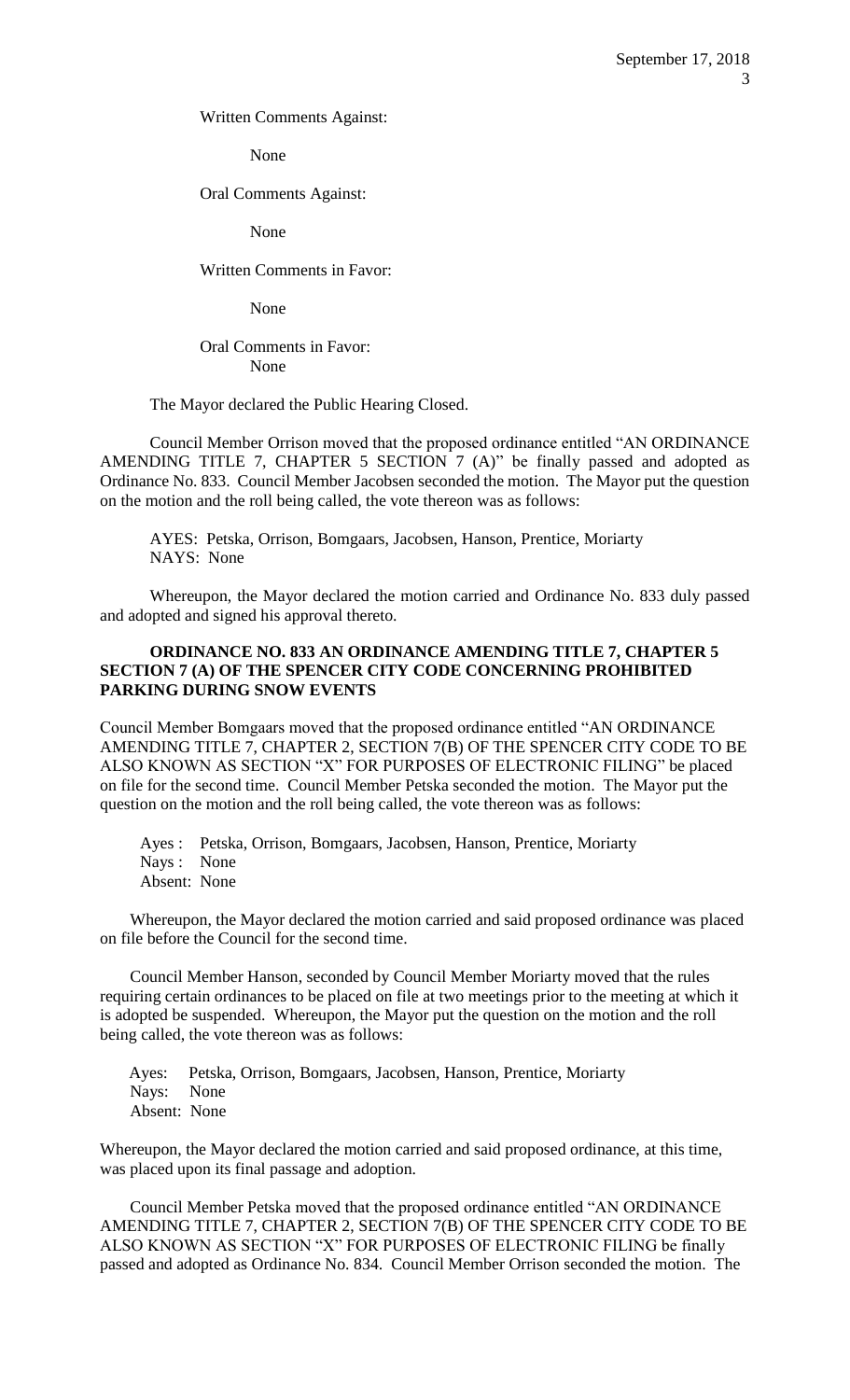Mayor put the question upon the motion, and the roll being called, the vote thereon was as follows:

Ayes : Petska, Orrison, Bomgaars, Jacobsen, Hanson, Prentice, Moriarty Nays : None Absent: None

Whereupon, the Mayor declared the motion carried and Ordinance No. 834 duly passed and adopted and signed his approval thereto.

#### **ORDINANCE NO. 834 AN ORDINANCE AMENDING TITLE 7, CHAPTER 2, SECTION 7(B) OF THE SPENCER CITY CODE TO BE ALSO KNOWN AS SECTION "X" FOR PURPOSES OF ELECTRONIC FILING**

Council Member Moriarty introduced and caused to be placed on file an ordinance entitled, "AN ORDINANCE AMENDING TITLE 1, CHAPTER 10, SECTION 2 OF THE SPENCER CITY CODE TO REVISE THE CORPORATE BOUNDARIES OF THE CITY" Council Member Prentice seconded the motion. The Mayor put the question on the motion and the roll being called, the vote thereon was as follows:

AYES: Petska, Orrison, Bomgaars, Jacobsen, Hanson, Prentice, Moriarty NAYS: None

Whereupon, the Mayor declared the motion carried and said proposed ordinance was placed on 2nd filing.

It was moved by Council Member Jacobsen, seconded by Council Member Moriarty to Approve Preliminary Plat for St. Luke's First Addition. The motion was declared carried when all Council Members present voted aye on voice call vote.

Ayes : Petska, Orrison, Bomgaars, Jacobsen, Hanson, Prentice, Moriarty Nays : None Absent: None

The Mayor declared the motion carried.

Council Member Bomgaars introduced and caused to be read the following resolution, and moved its adoption, seconded by Council Member Jacobsen; and after due consideration, thereof by the Council, the Mayor, put the question upon the motion, and the roll being called, the following named Council Members voted:

AYES: Petska, Orrison, Bomgaars, Jacobsen, Hanson, Prentice, Moriarty NAYS: None

Whereupon, the Mayor declared the motion duly carried and said Resolution adopted, as follows:

### **RESOLUTION NO. 5835 ACCEPTING WORK COVERING THE 2017 NORTH PARK TRAIL PROJECT**

It was moved by Council Member Orrison, seconded by Council Member Bomgaars to Approve Change Order #2 to 18<sup>th</sup> Street Trail Project for a net dedeuct of \$11,133. The motion was declared carried when all Council Members present voted aye on voice call vote.

It was moved by Council Member Moriarty, seconded by Council Member Orrison to Approve Grant of Permanent Drainage Easement and Temporary Construction Easement with Jon Hjelm for Transfer Station Project. The motion was declared carried when all Council Members present voted aye on voice call vote.

Council Member Prentice introduced and caused to be read the following resolution, and moved its adoption, seconded by Council Member Jacobsen; and after due consideration, thereof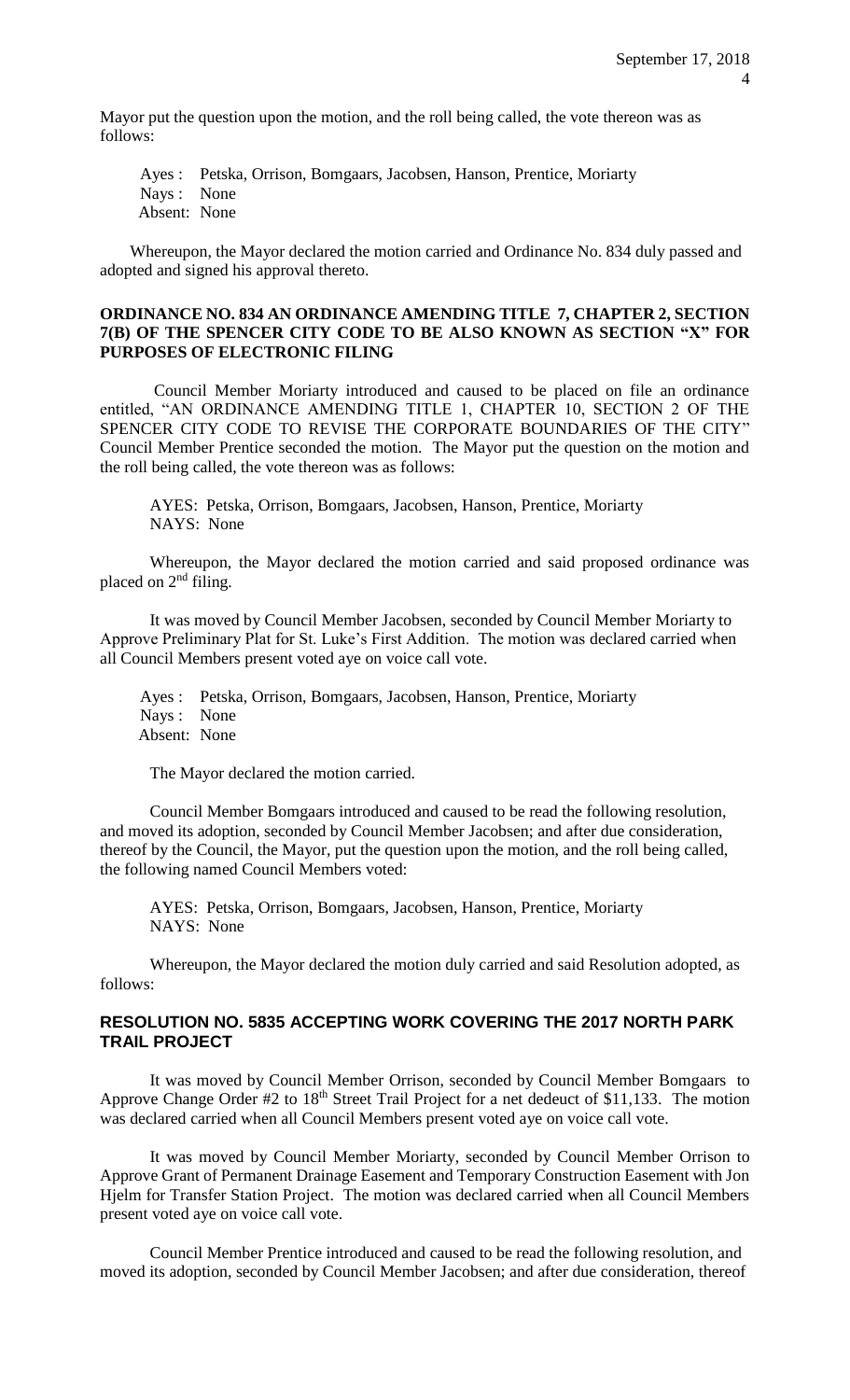by the Council, the Mayor, put the question upon the motion, and the roll being called, the following named Council Members voted:

AYES: Petska, Orrison, Bomgaars, Jacobsen, Hanson, Prentice, Moriarty NAYS: None

Whereupon, the Mayor declared the motion duly carried and said Resolution adopted, as follows:

### **RESOLUTION NO. 5836 RESOLUTION SETTING DATE FOR THE SALE OF GENERAL OBLIGATION URBAN RENEWAL BONDS, SERIES 2018B AND AUTHORIZING THE USE OF A PRELIMINARY OFFICIAL STATEMENT IN CONNECTION THEREWITH**

It was moved by Council Member Jacobsen, seconded by Council Member Moriarty to Approve Change Order #1 for 2018 11<sup>th</sup> Avenue S.W. Sewer Extension Project to extend completion date to October 8, 2018. The motion was declared carried when all Council Members present voted aye on voice call vote.

It was moved by Council Member Hanson, seconded by Council Member Orrison to Approve Purchase of Caterpillar Track Loader through Sourcewell Contract Pricing for \$372,620 (CIP Item). The motion was declared carried when all Council Members present voted aye on voice call vote.

### **Engineer's Reports:**

#### **City Manager's Report:**

#### **Mayor's Report:**

It was moved by Council Member Orrison, seconded by Council Member Bomgaars to Approve Appointment of Nate Schmidt to Northwest Iowa Regional Housing Authority for a 3 year term. The motion was declared carried when all Council Members present voted aye on voice call vote.

**Council/Committee Reports:** Committee of the Whole 10/8/2018, 6:00 P.M Committee of the Whole 9/27/2018, 6:00 P.M.

It was moved by Council Member Prentice, seconded by Council Member Moriarty to approve the Bills and Claims. The motion was declared carried when all Council Members present voted aye on voice call vote.

### **Other Business/Opportunity to Address the Council;**

It was moved by Council Member Petska and seconded by Council Member Jacobsen to adjourn the meeting of the Spencer City Council at 7:20 o'clock P.M. The motion was declared carried when all Council Members present voted aye on voice call vote.

ATTEST:

Kevin Robinson, Mayor

\_\_\_\_\_\_\_\_\_\_\_\_\_\_\_\_\_\_\_\_\_\_\_\_\_\_\_\_\_\_\_\_\_\_\_\_\_\_\_\_\_\_

Theresa E. Reardon, City Clerk

\_\_\_\_\_\_\_\_\_\_\_\_\_\_\_\_\_\_\_\_\_\_\_\_\_\_\_\_\_\_\_\_\_\_\_\_\_\_\_\_\_

(SEAL)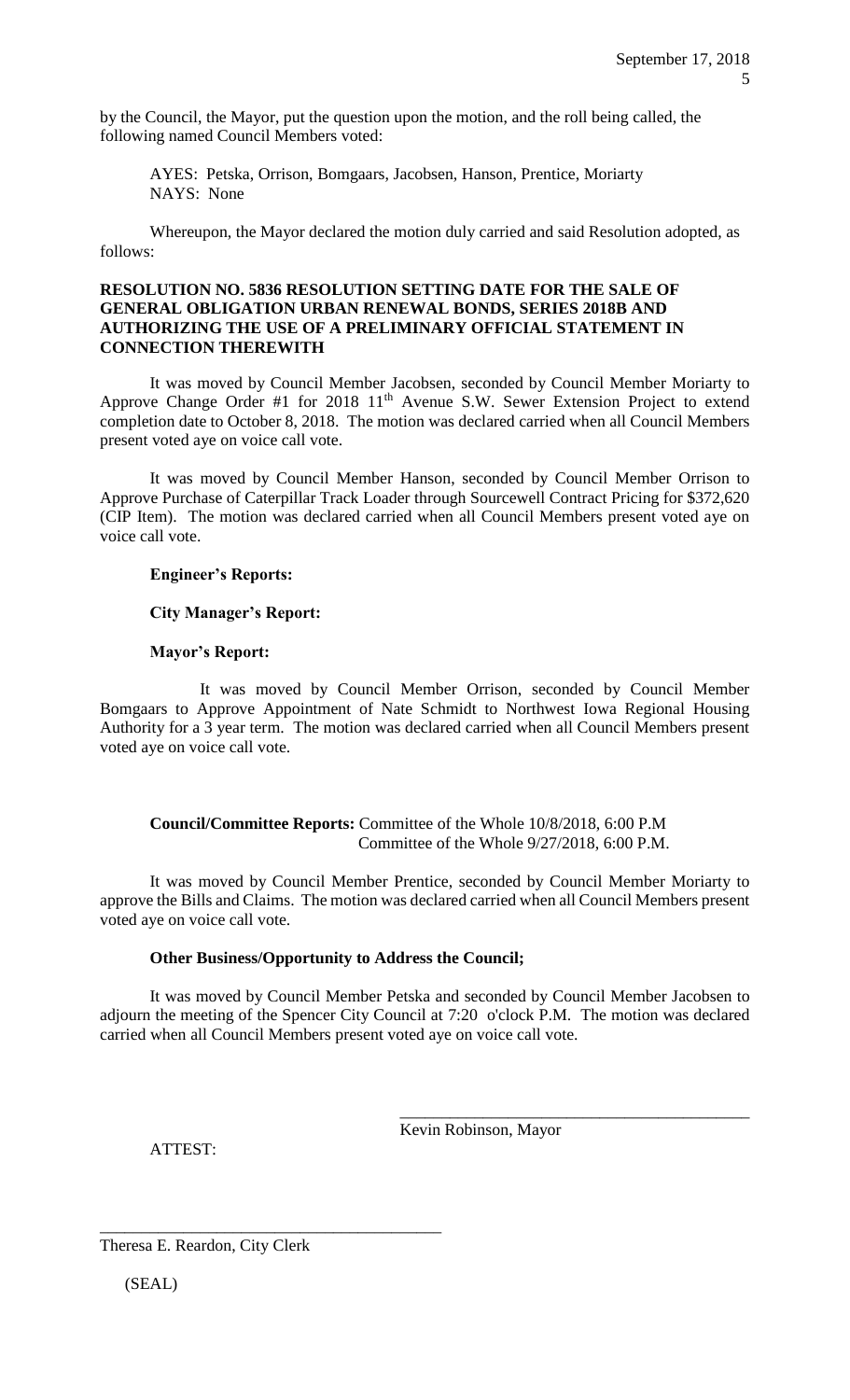| <b>Claims September 17, 2018</b>                     |                                                      |                  |
|------------------------------------------------------|------------------------------------------------------|------------------|
| <b>VENDOR SORT KEY</b>                               | <b>DESCRIPTION</b>                                   | <b>AMOUNT</b>    |
| A & M Inc                                            | laundry services                                     | 359.61           |
| AFLAC                                                | aflac insurance                                      | 1,084.44         |
| Airgas North Central                                 | gas for torch                                        | 111.65           |
| Alliant Energy/ILP                                   | mo utility charges-st ligh                           | 284.79           |
| American Fence Company                               | leachate pond fences                                 | 15,561.00        |
| Animal Medical Center PC Hartley/Spenc               | animal control - aug18                               | 1,331.00         |
| Arnold Motor Supply                                  | misc parts/supplies                                  | 263.09           |
| Avera Medical Group Spencer                          | pre-employ - testing                                 | 93               |
| Baker & Taylor                                       | childrens/ya books                                   | 70.43            |
| <b>Beelner Services Inc</b>                          | svce call to repair leak                             | 110.55           |
| Beer 30                                              | refund liquor lic-city sha                           | 422.5            |
| <b>Black Hills Energy</b>                            | mo utility charges                                   | 2,728.50         |
| <b>Bomgaars</b>                                      | misc parts/supplies                                  | 413.41           |
| <b>Book Look</b>                                     | books                                                | 601.54           |
| <b>Buds Service Inc</b>                              | towing svce - aug                                    | 381              |
| C & B Operations LLC                                 | mower parts/repair                                   | 1,467.46         |
| C & C Manufacturing LLC                              | misc parts/supplies                                  | 3,427.70         |
| Campbell Tree Service Ltd                            | tree maintenance                                     | 9,877.50         |
| <b>Carroll Construction Supply</b>                   | misc parts/supplies                                  | 148.52           |
| <b>Central Payment</b>                               | aug mo cc fees                                       | 2,080.30         |
| <b>Century Business Products</b>                     | last pymt contract                                   | 115.35           |
| <b>Certified Testing Services Inc</b>                | 18th street trail project                            | 3,734.25         |
| <b>Clark Trucking</b>                                | hauling leachate                                     | 7,050.00         |
| Clay County Recorder                                 | recording fee-sunrise ease                           | 27               |
| Colonial Life Insurance                              | colonial life insurance                              | 132.64           |
| <b>Community Insurance</b>                           | broker fee - sept 2018                               | 1,000.00         |
| Cooperative Energy Company                           | fin chg                                              | 230.65           |
| Copper Cottage                                       | wiring repair                                        | 143              |
| <b>Custom Cut Gutters</b>                            | gutter repair                                        | 18               |
| Dels Garden Center                                   | grand avenue maint                                   | 1,595.00         |
| Department of Human Services                         | child support                                        | 981.68           |
| Diamond Vogel Paint Center # 289<br>Don Pierson Ford | paint supplies<br>svce call/parts                    | 176.47<br>898.23 |
| E M S Auto Parts/Emmertsburg Auto Plus               | fittings                                             | 1.39             |
| Elm USA Inc                                          | disc cleaning contract                               | 70               |
| <b>Employee Benefit Services</b>                     | depend flex/vol life ins/midical flex/group ins flex | 12,641.87        |
| Fairchild Manufacturing Inc                          | welding repair                                       | 952.44           |
| Fareway Stores Inc #788                              | breakroom supplies                                   | 22.99            |
| Farmers Trust & Savings Bank                         | payroll taxes                                        | 38,461.97        |
| Fox International Inc / NCI                          | misc parts/landfill tractor                          | 117,941.65       |
| GODBERSEN-SMITH CONST.CO.                            | pay est #4- n pk trail -pc                           | 6,468.38         |
| <b>Galens Pro Mow LLC</b>                            | misc repairs                                         | 773.64           |
| <b>Graettinger Hardware</b>                          | shop supplies                                        | 17.57            |
| <b>Graham Tire Center</b>                            | tire mount/dismount/repairs                          | 397.52           |
| <b>Great Cycle</b>                                   | dvd tags                                             | 291.18           |
| <b>Hallett Materials</b>                             | office area - parking area                           | 103.88           |
| Hemphill Law Office PLC                              | aug 18 legal services                                | 6,143.19         |
| Howery Construction Inc                              | pay estimates                                        | 73,601.13        |
| Hulstein Excavating Inc                              | pay est #1 - 2018 11th ave                           | 96,956.05        |
| <b>ICAN</b>                                          | recycling ad - august 18                             | 800              |
| ICMA Retirement Trust - 457                          | icma                                                 | 2,460.00         |
| <b>IPERS</b>                                         | ipers                                                | 20,094.33        |
| <b>Iowa Communication Networks</b>                   | telephone july                                       | 12.35            |
| Iowa Department of Revenue                           | aug 18 sales tax                                     | 12,326.00        |
| Iowa State University                                | testing-beneke, watkins, eh                          | 200              |
| Janitors Closet                                      | cleaning supplies                                    | 262.03           |
| Johnson, Gayle                                       | refund campgrd reservation                           | 198              |
| <b>Johnston AutoStores</b>                           | misc parts/supplies                                  | 935.33           |
| KUYY-FM                                              | advertising-aug                                      | 338              |
| Kruse, Cate & Nelson                                 | eng svces thru 8/31                                  | 36,577.02        |
| Kustom Signals Inc                                   | battery                                              | 137              |
| Lawn Care Barber                                     | lawn mowing svces                                    | 415              |
| Lube Tech                                            | misc parts/supplies                                  | 1,877.86         |
| Mar-Lin Business Supply                              | tape                                                 | 77.83            |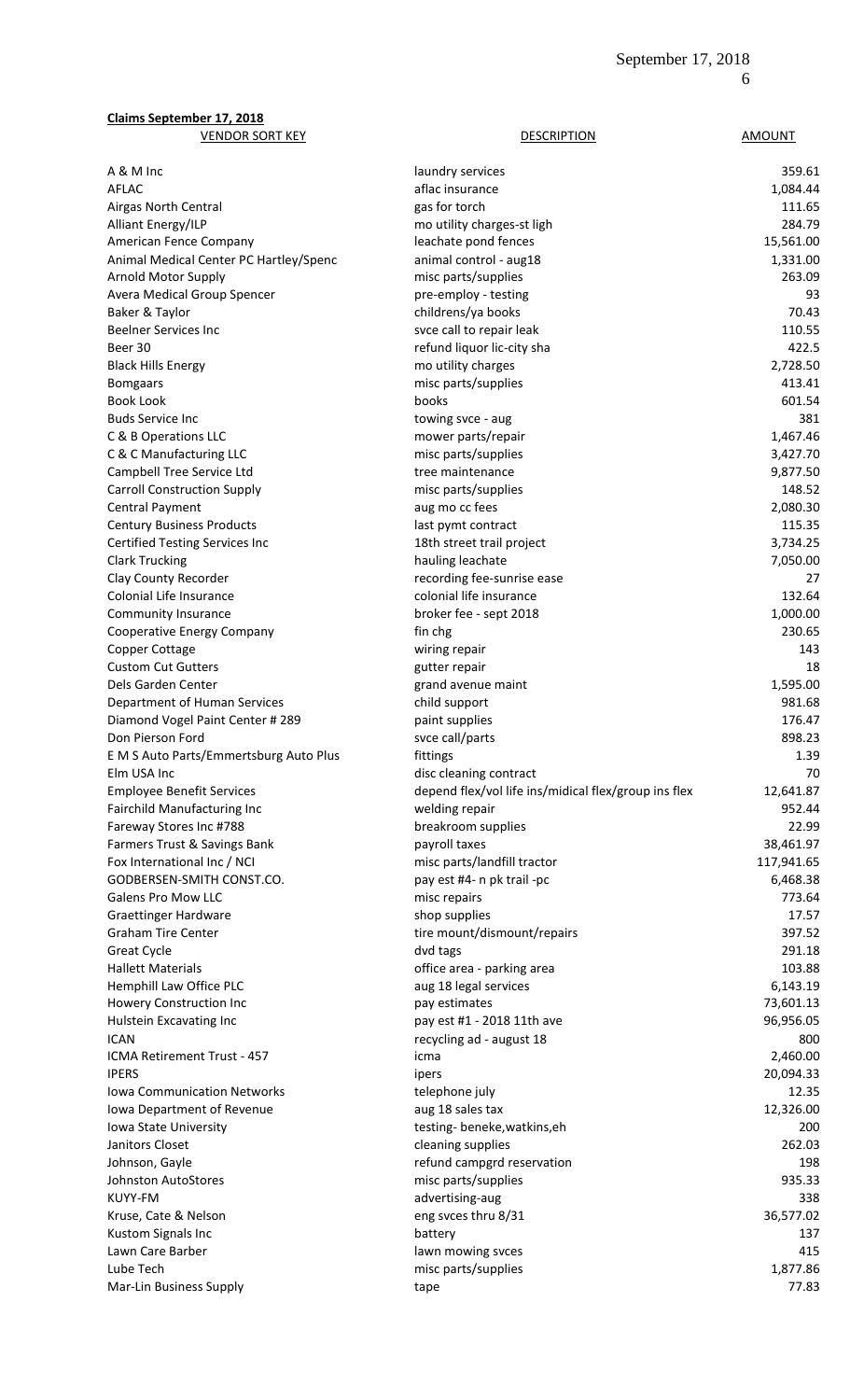| Maxyeild Cooperative-Acct 4529         | fuel/chemicals                          | 26,548.32  |
|----------------------------------------|-----------------------------------------|------------|
| McCann, Linda Betsinger                | presenter fee                           | 75         |
| McClure Engineering Co                 | pro svce thru 8/25/18                   | 5,848.60   |
| McNeilus Truck & Manufacturing Company | parts u #817                            | 55.72      |
| Menards - Spencer                      | misc parts/supplies                     | 571.09     |
| Mid Iowa Sales                         | clamps u #803                           | 106.19     |
| Midwest Radar & Equipment              | radar certification                     | 400        |
| Midwest Turf & Irrigation              | misc parts/supplies                     | 156.98     |
| Municipal Fire & Police Retirement Sys | civil svce p/f                          | 19,937.14  |
| Murphy Tractor - Power Plan            | cutting edges u #82                     | 1,875.00   |
| Napa Auto Parts                        | misc parts/supplies                     | 246.74     |
| Northern Lights Food Service           | concession supplies/food                | 221.73     |
| Northwest Glass Co Inc                 | entrance lock-north walkin              | 102        |
| Northwest Printing Co                  | grass notice signs/permit books         | 257.58     |
| Noteboom Implement LLC                 | mower deck spacers                      | 11.82      |
| <b>OEL Construction Services Inc</b>   | pay est #4                              | 113,316.13 |
| Old Dutch Foods Inc                    | concession food                         | 205.1      |
| Payroll Expenses                       | 9/05/2018 - 9/17/2018                   | 204,739.94 |
| Peterbilt of Sioux City                | misc parts/supplies                     | 28.66      |
| Petty Cash-Spencer Municipal Golf Cour | replenish checkbook 9/13/1              | 2,939.74   |
| Pitney Bowes Global Financial Services | mo lease 6/30 - 9/30/18                 | 474.18     |
| Pixler Electric                        | electrical repair                       | 177.04     |
| Plumbing & Heating Wholesale Inc       | plumbing supplies                       | 335.45     |
| Quality Flow Systems Inc               | lift stations pump                      | 36,215.00  |
| Ricks Pest Control                     | sept pest control                       | 90         |
| Schoeneman Bros Company                | misc parts/supplies                     | 111.6      |
| Scott Technologies & Telecom           | svce call - ch                          | 153        |
| Seamless Docs                          | sub renewal                             | 5,000.00   |
| Side Street Shop LLC                   | painted park id signs/sandblast oil pan | 270        |
| Snap On Tools                          | tool for compactor u #850               | 70.65      |
| Solutions Inc                          | datto backup/recovery/watchguard        | 2,073.99   |
| Southside Monuments                    | replacement vase                        | 77         |
| Spencer Auto Parts                     | misc parts/supplies                     | 629.57     |
| Spencer Daily Reporter                 | august advertisement                    | 1,477.45   |
| Spencer Development Group LLC          | pay est #2-semi annual dev              | 9,965.16   |
| Spencer Employess Association.         | sea dues                                | 135        |
| Spencer Municipal Hospital             | em/ee drug test/em/ee physical          | 1,190.43   |
| Spencer Municipal Utilities            | mo utility charges                      | 41,444.87  |
| <b>Spencer Office Supplies</b>         | misc office supplies/stools             | 1,477.78   |
| <b>Spencer Radio Group</b>             | radio ads - aug                         | 1208       |
| Spencer Ready Mix                      | concrete                                | 2,883.25   |
| Spencer Trophy & Awards                | p & z name plates                       | 22         |
| Squire Promotional                     | clothes/caps/embroidery/sc              | 1,898.28   |
| Sullivan Concrete                      | pads for 5 generator proje              | 3,600.00   |
| <b>Texas Refinery Corp</b>             | spray exhaust                           | 174.1      |
| The Water Connection                   | water/cups                              | 50.9       |
| Thompson Innovation                    | key fab software update                 | 1,486.95   |
| Thrams, Michael Luick                  | adult program - presenter               | 150        |
| Tiger Pride Lawn Care                  | lawn care service                       | 445        |
| Treasurer, State of Iowa               | state withholding                       | 8,201.00   |
| Truck Equipment Inc.                   | water filter u #71                      | 209.97     |
| <b>Tyler Technologies</b>              | incode trng - ver 9                     | 275        |
| Unity Point Clinic-Occupational Medici | em/ee testing - bell/hefne              | 84         |
| Universal LLC                          | cleaner                                 | 1,087.19   |
| Verizon Wireless                       | 8/24 - 9/23 mo chg                      | 114.36     |
| Visa (Golf)                            | misc credit card charges                | 523.47     |
| Visa - Park                            | misc credit card charges                | 348        |
| <b>Wallace's Water Conditioning</b>    | water - landfill                        | 70.5       |
| Wex Bank-Wright Express FSC            | fuel/rebatges aug 23                    | 90.19      |
| White Glove Janitorial Services & Buil | paper products                          | 115.28     |
| White, Mark                            | fuel reimbursement 8/1/18               | 19.17      |
| Wilkens Industries Inc                 | misc parts                              | 1,362.66   |
| Ziegler                                | svce call u #851                        | 665.04     |
|                                        |                                         |            |
|                                        |                                         |            |

1 GENERAL FUND 287,425.24 61 ECONOMIC DEVELOPMENT 266.59